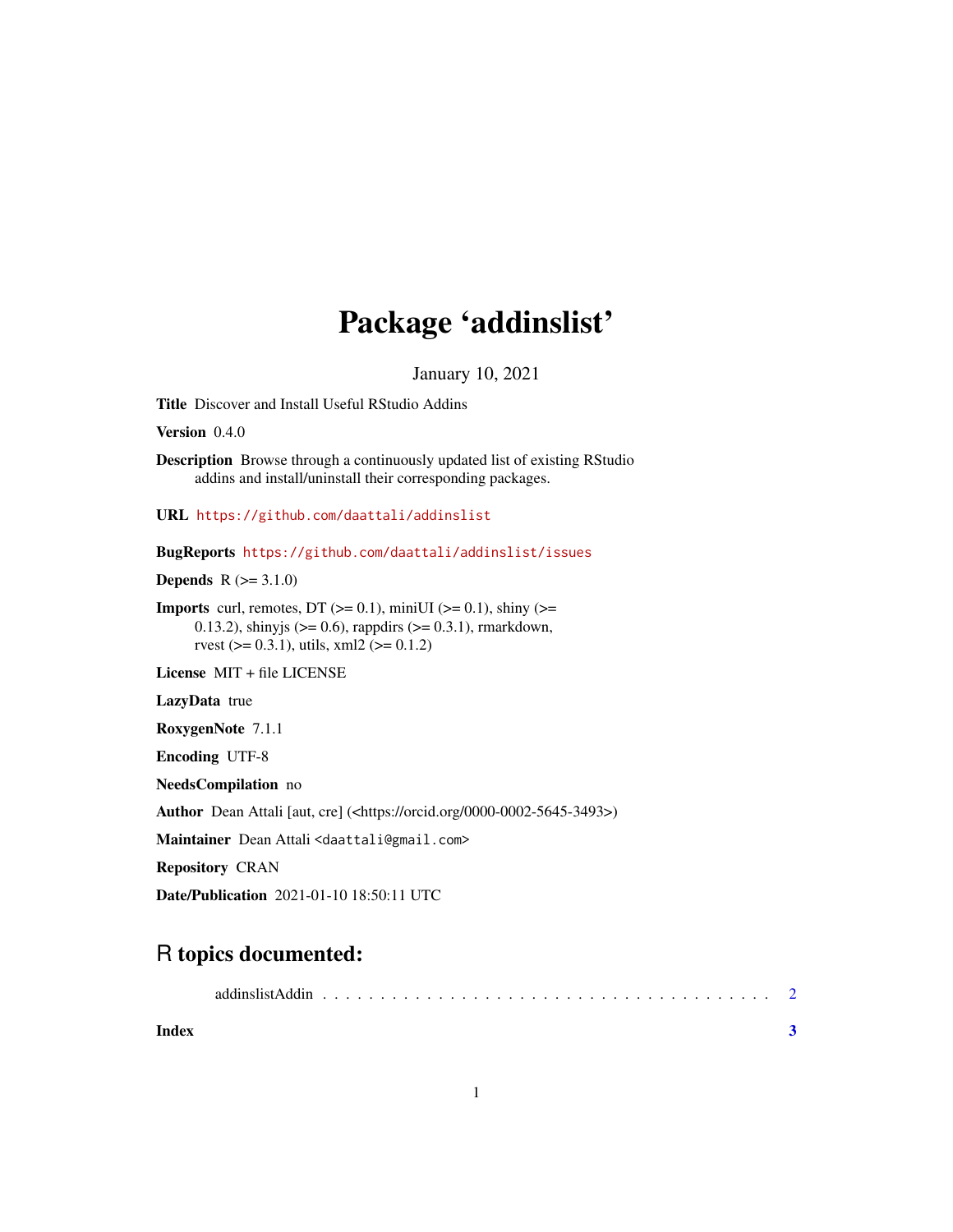<span id="page-1-0"></span>

#### Description

This addin allows you to interactively browse through the list of existing addins, see which ones you already have installed, and let you install/uninstall the corresponding package of each addin. This addin can be invoked from RStudio's "Addins" menu.

#### Usage

```
addinslistAddin()
```
#### Examples

```
if (interactive()) {
 addinslistAddin()
}
```